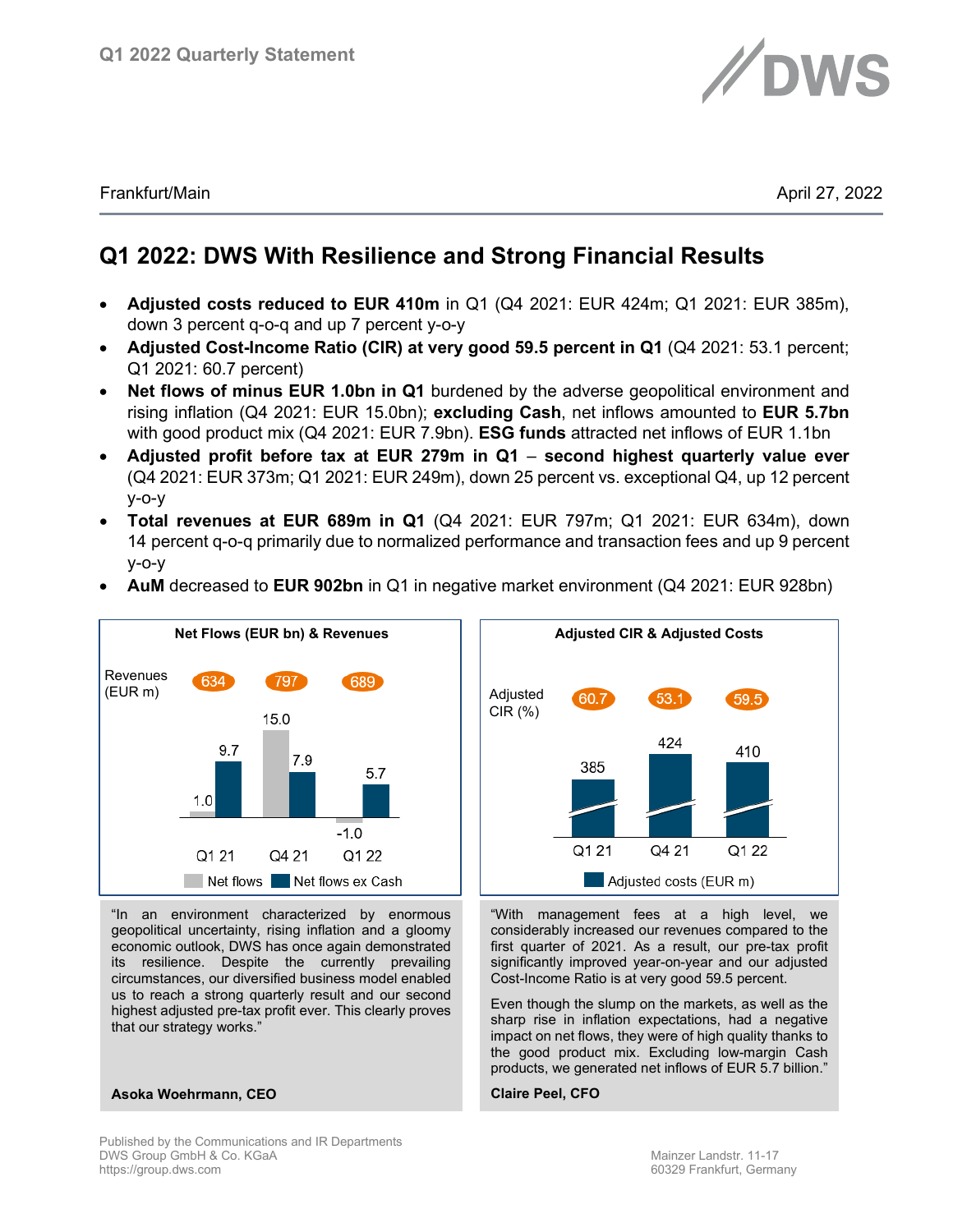

## **Business Development**

In the first quarter of 2022, the adverse geopolitical environment has led to great uncertainty on the markets with high volatility and falling share prices and gave a boost to rising inflation rates. DWS was not able to completely resist this negative environment. However, as in the recent past, **we have shown resilience thanks to our diversified business model**. **The assessment and fund management of our portfolio managers and especially Active Multi Asset funds were in demand, as well as alternative investments,** while low-margin Cash and Fixed Income products recorded significant outflows. In total, we recorded small net outflows of minus EUR 1.0 billion in the first quarter. However, this was accompanied by a **good mix of our quarterly net flows leading to strong net new revenues.** Excluding Cash, net inflows amounted to EUR 5.7 billion. Assets under Management dropped by 3 percent to EUR 902 billion.

Despite the clearly deteriorated environment, **DWS delivered again strong financial results in the first quarter** of 2022. **Revenues were considerably higher than in the first quarter of 2021.**  Compared with the exceptionally good fourth quarter 2021 – which included a significant Multi Asset performance fee – revenues were lower. As a result of our continued cost discipline, our adjusted cost base declined quarter-on-quarter, while it rose year-on-year consistent with our growth strategy. The **adjusted Cost-Income Ratio stood at very good 59.5 percent**. **Adjusted profit before tax increased by 12 percent year-on-year** and is our **second highest quarterly adjusted pre-tax profit ever**. Due to the normalized performance and transaction fees, it was lower than in the record quarter Q4 2021.

**Total revenues** decreased quarter-on-quarter by 14 percent to EUR 689 million in Q1 2022 (Q4 2021: EUR 797 million; Q1 2021: EUR 634 million). While management fees remained at a very high level, performance and transaction fees dropped by EUR 100 million to a normalized level after an exceptionally good number in the previous quarter that included a significant performance fee from an Active Multi-Asset fund. Year-on-year, revenues rose by 9 percent due to higher management fees as a result of increased average Assets under Management during the quarter.

**Adjusted profit before tax** declined quarter-on-quarter by 25 percent to EUR 279 million in the first quarter (Q4 2021: EUR 373 million; Q1 2021: EUR 249 million). This was primarily driven by the normalized performance and transaction fees and only partially offset by reduced adjusted costs. Year-on-year adjusted profit before tax rose by 12 percent due to improved revenues. After tax, DWS posted a quarter-on-quarter 28 percent lower **net income** of EUR 186 million for the first quarter 2022. Net income was up 10 percent year-on-year. (Q4 2021: EUR 260 million; Q1 2021: EUR 169 million).

**Assets under Management (AuM)** decreased to EUR 902 billion in the first quarter of 2022 (Q4 2021: EUR 928 billion; Q1 2021: EUR 820 billion). This was primarily driven by negative market developments, while exchange rate movements had a positive impact on our AuM.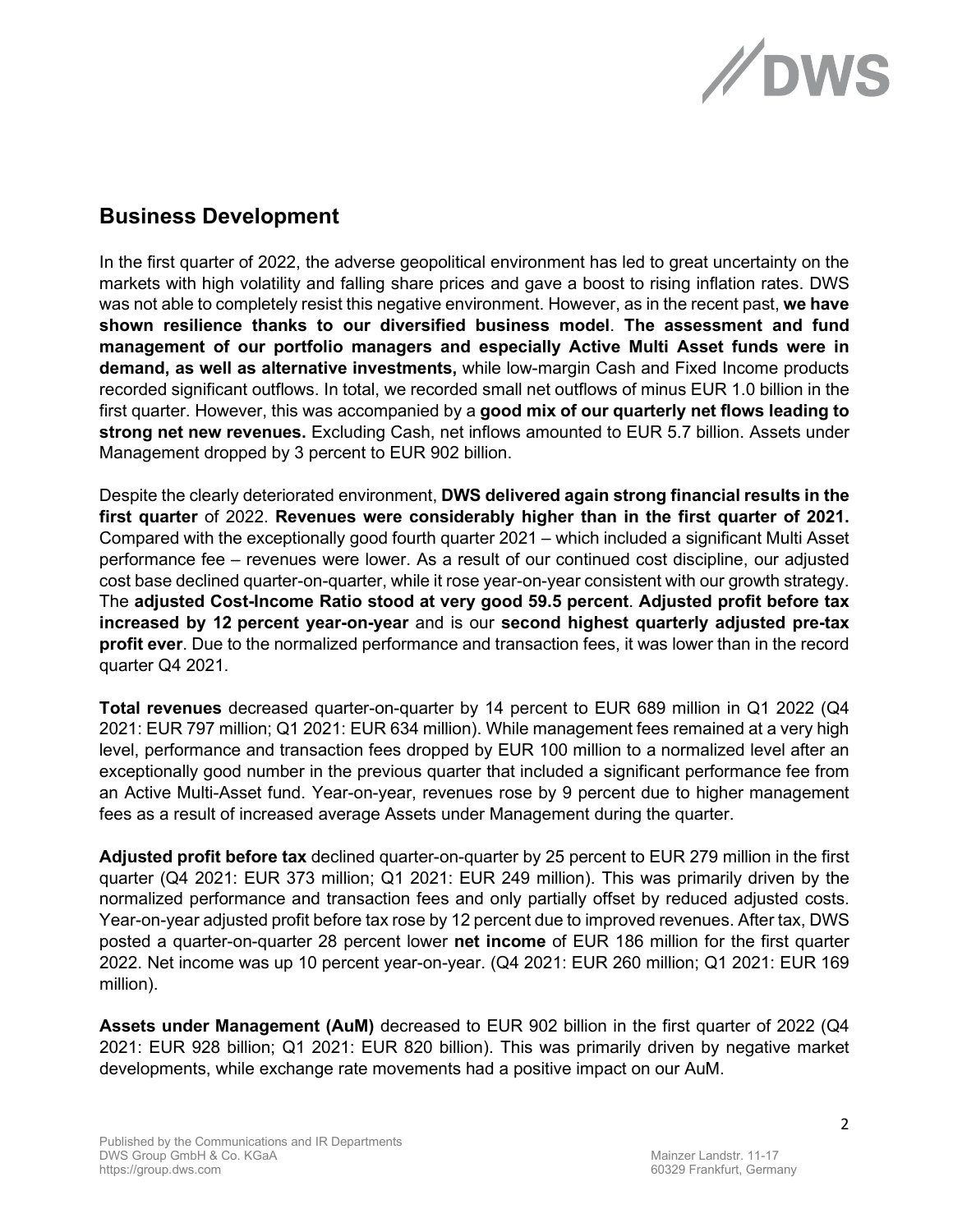

We recorded **net flows** of minus EUR 1.0 billion in the adverse geopolitical environment of the first quarter 2022. However, this was accompanied by a good mix of our quarterly net flows. Although there were significant net outflows from low-margin Cash products, we recorded net inflows primarily in Active (excluding Cash) products and to a lower extend in Alternatives and Passive products. Excluding Cash, net inflows amounted to EUR 5.7 billion. **ESG[i](#page-2-0) products** were able to attract net inflows of EUR 1.1 billion in this negative market setting in the first quarter.

**Active Asset Management** ex Cash showed resilience and increased its net flows to EUR 4.3 billion in the first quarter (Q4 2021: EUR 2.2 billion). All sub-asset classes contributed to this number except Fixed Income (minus EUR 2.7 billion), which suffered from outflows at two large US mandates and rising inflation as well as the expectation of increasing interest rates, and Active SQI, which recorded net outflows of minus EUR 0.1 billion. Multi Asset attracted high net inflows of EUR 6.8 billion primarily driven by large institutional mandates and supported by inflows in flagship funds DWS Concept Kaldemorgen and DWS Dynamic Opportunities. In addition, Active Equity generated increased net new assets of EUR 0.3 billion with continued demand for ESG products. Cash products saw net outflows of minus EUR 6.8 billion (Q4 2021: EUR 7.2 billion) as inflation expectations have risen.

**Passive Asset Management** generated net new assets of EUR 0.5 billion in the first quarter (Q4 2021: EUR 3.9 billion). Given the huge geopolitical uncertainty that has led to high volatility on the markets and falling share prices, clients de-risked their portfolios.

**Alternatives** recorded net flows of EUR 1.0 billion in the first quarter (Q4 2021: EUR 1.7 billion), driven by net new assets of EUR 1.5 billion in Liquid Alternatives. In contrast, Illiquid Alternatives recorded net outflows of minus EUR 0.6 billion as net inflows into Real Estate products were overcompensated by Infrastructure net outflows due to the planned disposal of an infrastructure asset worth EUR 1.8 billion.

**Adjusted costs**, which are also excluding transformation charges of EUR 7 million, declined quarteron-quarter as a result of our continued cost discipline and seasonal effects in the fourth quarter by 3 percent to EUR 410 million in Q1 2022 (Q4 2021: EUR 424 million; Q1 2021: EUR 385 million). This reduction was due to lower general and administrative expenses for professional fees, AuM related services and marketing among other things. Year-on-year, adjusted costs increased by 7 percent. This was driven by both higher compensation and benefits costs – impacted by a roughly EUR 30 million carried interest related to future Alternative performance fees – and increased general and administrative expenses mainly for services in connection with higher Assets under Management in line with our growth strategy.

<span id="page-2-0"></span><sup>i</sup> For an explanation of the ESG product classification framework, please refer to the "Important Note" at the end of this document.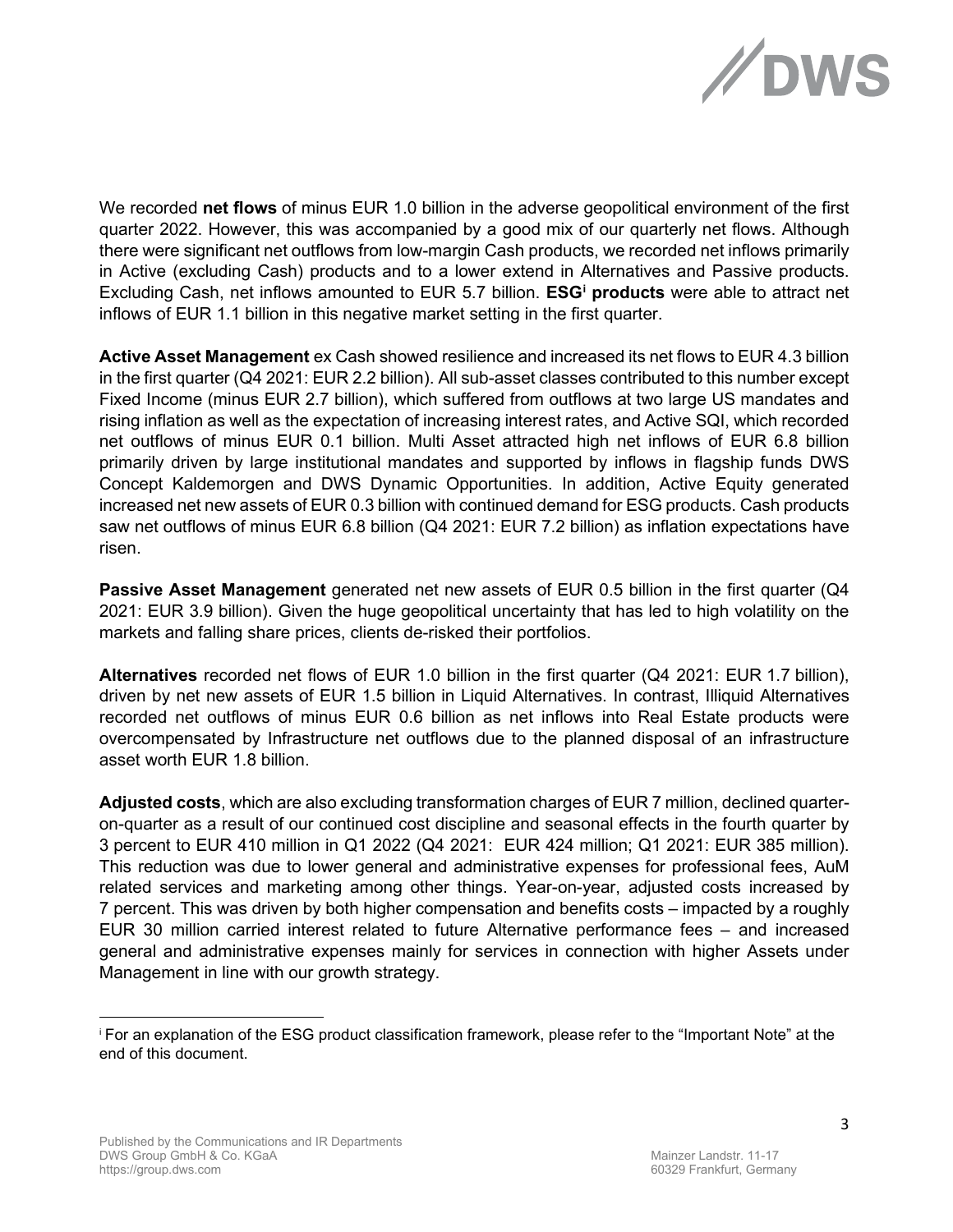

The **adjusted Cost-Income Ratio** (CIR) stood at very good 59.5 percent in the first quarter 2022 (Q4 2021: 53.1 percent; Q1 2021: 60.7 percent).

## **Strategic Progress and Measures in Special Times**

In the first quarter, we made further progress in our transformation. In March, we have **advanced our brand** with the introduction of our **new claim "Investors for a new now"** as well as our firm's core values, "Client Commitment", "Entrepreneurial Spirit" and "Sustainable Action". Among other things, this also includes our refined visual appearance with refreshed digital channels – website, social media channels and videos.

Due to the current extremely tense geopolitical situation, which has led to a high degree of uncertainty and insecurity on the markets and sharply increased inflation rates, we have once again **intensified the contact and dialogue with our clients** to support them with our assessment and expertise. Furthermore, we have decided that **mutual funds actively managed by DWS will no longer make new investments into Russian securities** until further notice. In view of the humanitarian catastrophe in Ukraine and the enormous refugee suffering, **DWS also donated EUR 250,000 for humanitarian aid**. In addition, employees at various DWS locations carried out relief campaigns and made donations to support the people of Ukraine. Moreover, **DWS and the LA Lakers teamed up to help rebuild the German village of Dernau** during the first quarter, among other projects. This step followed the flood disaster which devastated the Ahr Valley in July 2021. With DWS' donation, the village has received financing to complete the set-up of a temporary kindergarten while the LA Lakers are helping to construct an outdoor fitness course and have bought a basketball hoop for an Elementary School.

We also continued to be recognized externally for our achievements, receiving several **important award wins** at the "2022 Asian Private Banker Asset Management Awards for Excellence", the Asia Asset Management's "2022 Best of the Best Awards", the Capital "Fonds-Kompass", the German and Austrian Fund Awards 2022 and the Insurance Asset Risk Awards.

# **Outlook**

Our outlook remains unchanged from that published in our 2021 Annual Report.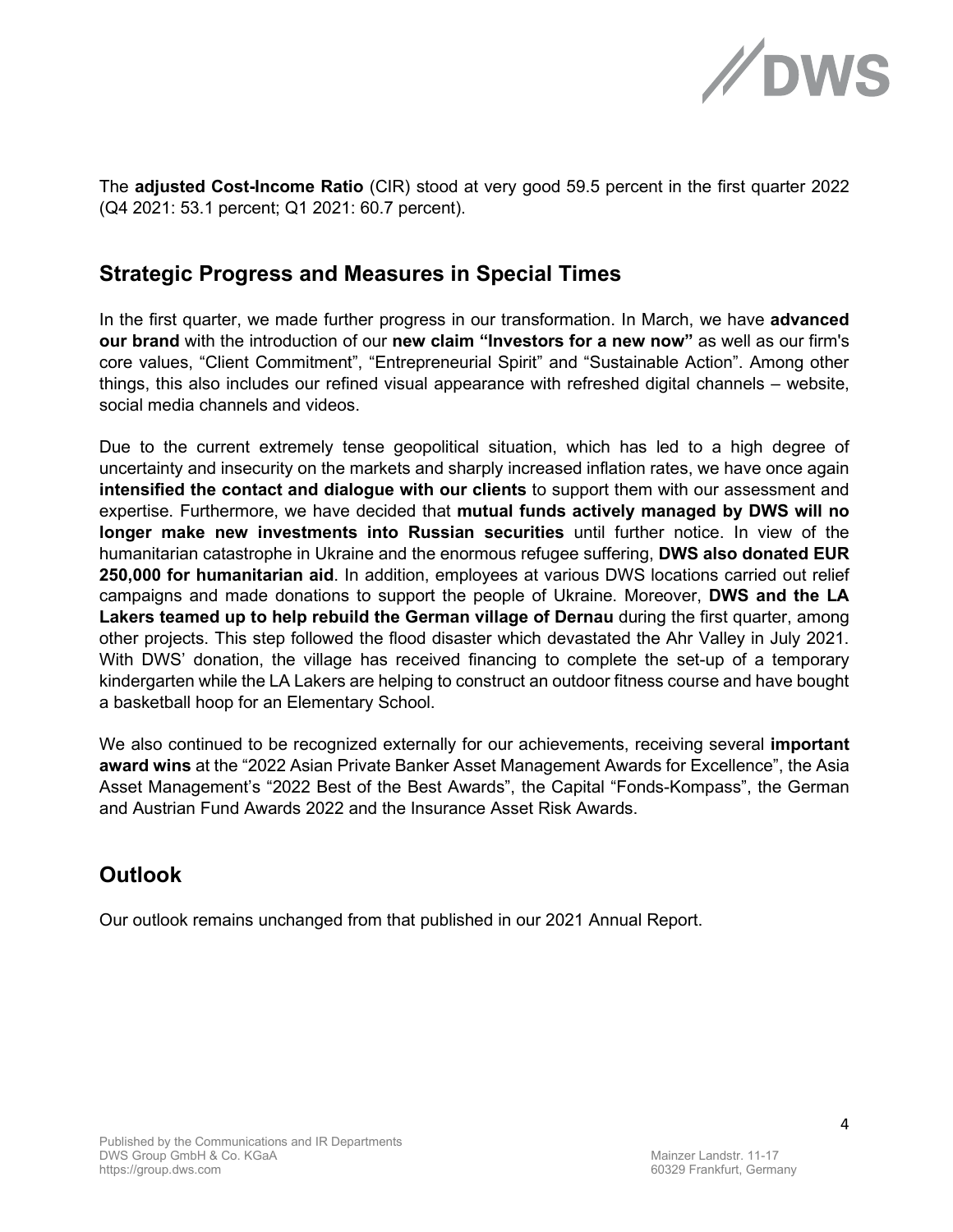

# **Appendix**

## **Profit & Loss Statement (in EUR m) and Key Performance Indicators**

|                                              |                |         |         | Q1 2022        | Q1 2022        |
|----------------------------------------------|----------------|---------|---------|----------------|----------------|
|                                              | Q1 2022        | Q4 2021 | Q1 2021 | VS.<br>Q4 2021 | VS.<br>Q1 2021 |
| Management Fees and other recurring revenues | 619            | 630     | 548     | $-2%$          | 13%            |
| Performance & Transaction Fees               | 26             | 126     | 40      | $-79%$         | $-34%$         |
| <b>Other Revenues</b>                        | 44             | 40      | 46      | 9%             | $-5%$          |
| <b>Total net revenues</b>                    | 689            | 797     | 634     | $-14%$         | 9%             |
| Revenue adjustments                          |                |         | ٠       |                |                |
| <b>Adjusted revenues</b>                     | 689            | 797     | 634     | $-14%$         | 9%             |
| Compensation and benefits                    | 223            | 203     | 211     | 10%            | 6%             |
| General and administrative expenses          | 200            | 243     | 185     | $-18%$         | 8%             |
| Restructuring activities                     | 0              | 0       | 1       | N/M            | $-76%$         |
| <b>Total noninterest expenses</b>            | 423            | 446     | 397     | $-5%$          | 7%             |
| Cost adjustments                             | 13             | 22      | 12      | N/M            | N/M            |
| of which transformation charges              | $\overline{7}$ | 9       | 6       |                |                |
| <b>Adjusted cost base</b>                    | 410            | 424     | 385     | $-3%$          | 7%             |
| <b>Profit before tax</b>                     | 266            | 352     | 237     | $-24%$         | 12%            |
| <b>Adjusted Profit before tax</b>            | 279            | 373     | 249     | $-25%$         | 12%            |
| <b>Net income</b>                            | 186            | 260     | 169     | $-28%$         | 10%            |
| Cost-Income Ratio                            | 61.4%          | 55.9%   | 62.6%   | 5.5ppt         | $-1.2$ ppt     |
| <b>Adjusted Cost-Income Ratio</b>            | 59.5%          | 53.1%   | 60.7%   | 6.4ppt         | $-1.2$ ppt     |
| Employees (full-time equivalent)             | 3,459          | 3,422   | 3,332   | 1%             | 4%             |
| Assets under management (in EUR bn)          | 902            | 928     | 820     | $-3%$          | 10%            |
| Net flows (in EUR bn)                        | $-1.0$         | 15.0    | 1.0     |                |                |
| Net flows (% of BoP AuM - annualized)        | $-0.5$         | 6.8     | 0.5     |                |                |
| Management fee margin (bps annualized)       | 27.6           | 27.7    | 27.9    |                |                |

N/M – Not meaningful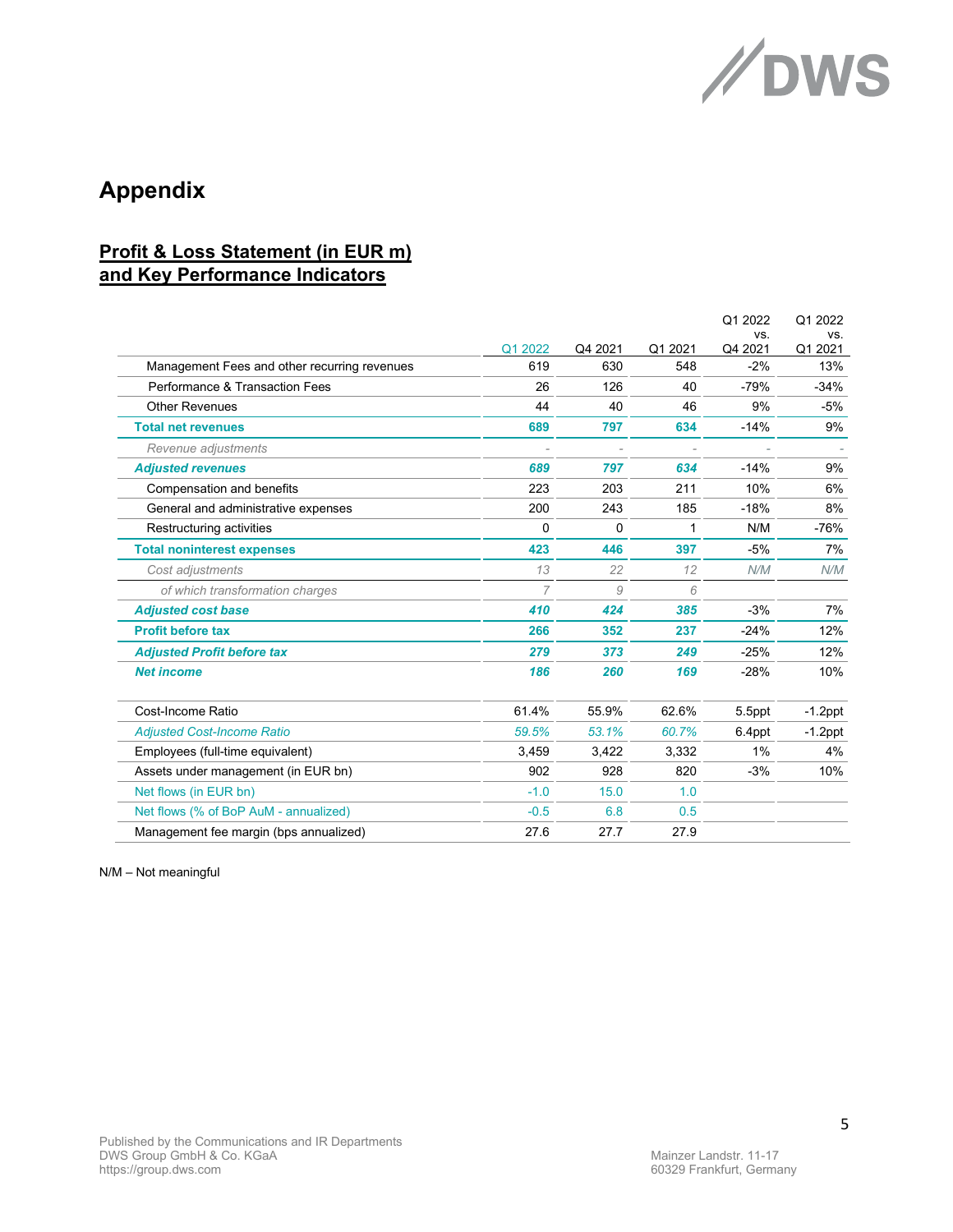

## **AuM development in detail (in EUR bn)**



<sup>1</sup> Represents FX impact from non-euro denominated products; excludes performance impact from FX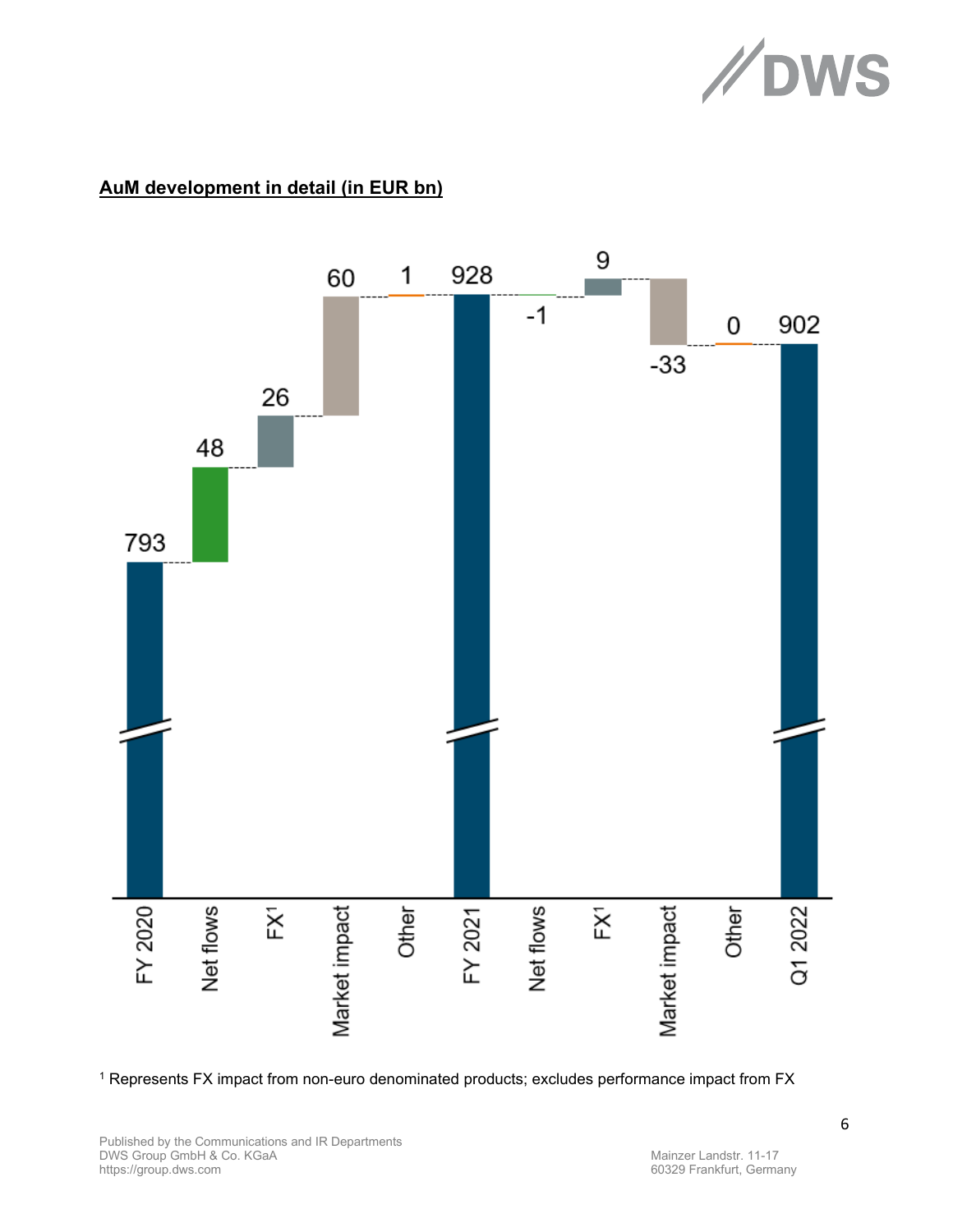

## **Contact details for further information**

| <b>Media Relations</b>  | <b>Investor Relations</b> |  |  |
|-------------------------|---------------------------|--|--|
| Adib Sisani             | <b>Oliver Flade</b>       |  |  |
| +49 69 910 61960        | +49 69 910 63072          |  |  |
| adib.sisani@dws.com     | oliver.flade@dws.com      |  |  |
| Karsten Swoboda         | Jana Zubatenko            |  |  |
| +49 69 910 14941        | +49 69 910 33834          |  |  |
| karsten.swoboda@dws.com | jana.zubatenko@dws.com    |  |  |

### **Webcast/Call**

Asoka Woehrmann, Chief Executive Officer, and Claire Peel, Chief Financial Officer, will elaborate on the results in an investor and analyst call on 27 April 2022 at 10 am CEST. The analyst webcast/call will be held in English and broadcasted on [https://group.dws.com/ir/reports-and](https://group.dws.com/ir/reports-and-events/financial-results/)[events/financial-results/.](https://group.dws.com/ir/reports-and-events/financial-results/) It will also be available for replay. Further details will be provided under [https://group.dws.com/ir/.](https://group.dws.com/ir/)

### **About DWS Group**

DWS Group (DWS) is one of the world's leading asset managers with EUR 902bn of assets under management (as of 31 March 2022). Building on more than 60 years of experience, it has a reputation for excellence in Germany, Europe, the Americas and Asia. DWS is recognized by clients globally as a trusted source for integrated investment solutions, stability and innovation across a full spectrum of investment disciplines.

We offer individuals and institutions access to our strong investment capabilities across all major liquid and illiquid asset classes as well as solutions aligned to growth trends. Our diverse expertise in Active, Passive and Alternatives asset management – as well as our deep environmental, social and governance focus – complement each other when creating targeted solutions for our clients. Our expertise and on-the-ground knowledge of our economists, research analysts and investment professionals are brought together in one consistent global CIO View, giving strategic guidance to our investment approach.

DWS wants to innovate and shape the future of investing. We understand that, both as a corporate as well as a trusted advisor to our clients, we have a crucial role in helping navigate the transition to a more sustainable future. With approximately 3,600 employees in offices all over the world, we are local while being one global team. We are committed to acting on behalf of our clients and investing